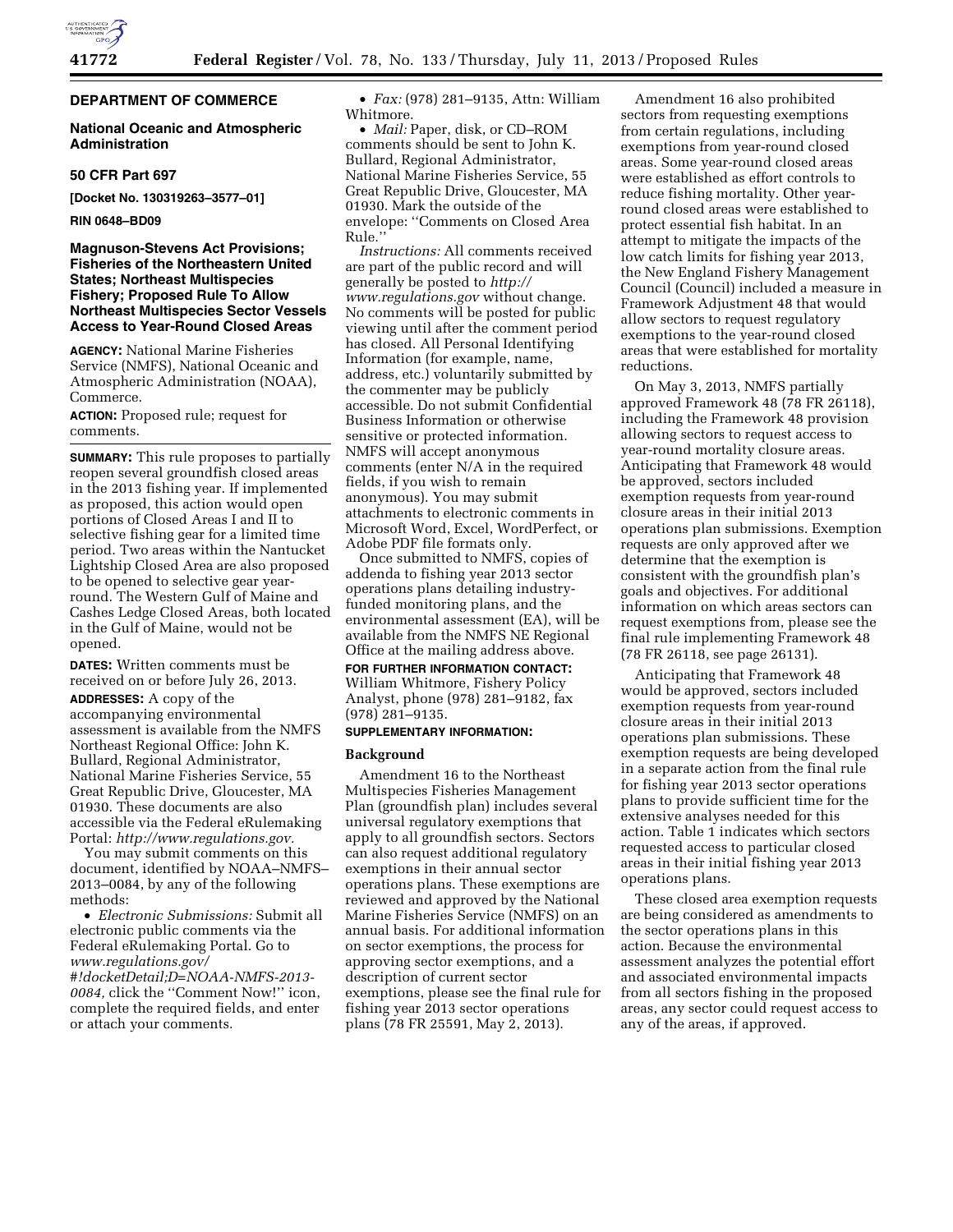| Federal Register/Vol. 78, No. 133/Thursday, July 11, 2013/Proposed Rules |  |  |  | 41773 |
|--------------------------------------------------------------------------|--|--|--|-------|
|                                                                          |  |  |  |       |

|                                                |              |              | ×           | ×             |                |                     |                                            |                      |
|------------------------------------------------|--------------|--------------|-------------|---------------|----------------|---------------------|--------------------------------------------|----------------------|
|                                                |              |              | ≺           |               |                | ⋞                   |                                            |                      |
|                                                |              |              | Κ           | ⋞             |                |                     |                                            |                      |
|                                                |              |              |             | ⋖             |                |                     |                                            |                      |
| r e a r                                        |              |              |             |               |                |                     |                                            |                      |
|                                                |              |              |             |               |                |                     |                                            |                      |
| rictions *                                     |              |              | ≺           |               |                |                     |                                            |                      |
|                                                |              |              | ≺           |               |                |                     |                                            |                      |
| $\Box$ osed Area Rest                          |              |              |             |               |                |                     |                                            |                      |
|                                                |              |              |             |               |                |                     |                                            |                      |
| ear-Kounc                                      |              |              |             | ×             |                |                     |                                            |                      |
|                                                |              |              |             |               |                |                     |                                            |                      |
|                                                | FGS NCCS NFS |              |             |               |                |                     | Fixed Gear Sector - FGS; Northeast Coastal |                      |
| Table $1 -$ Sector Exemption Requests from $Y$ | Area         | Cashes Ledge | Western GOM | Closed Area I | Closed Area II | Nantucket Lightship |                                            | Harvest Sector - SHS |

The Council's Closed Area Technical Team (CATT) was asked by the Council

to research and recommend potential changes to the groundfish mortality

closures for the upcoming Omnibus Essential Fish Habitat (EFH)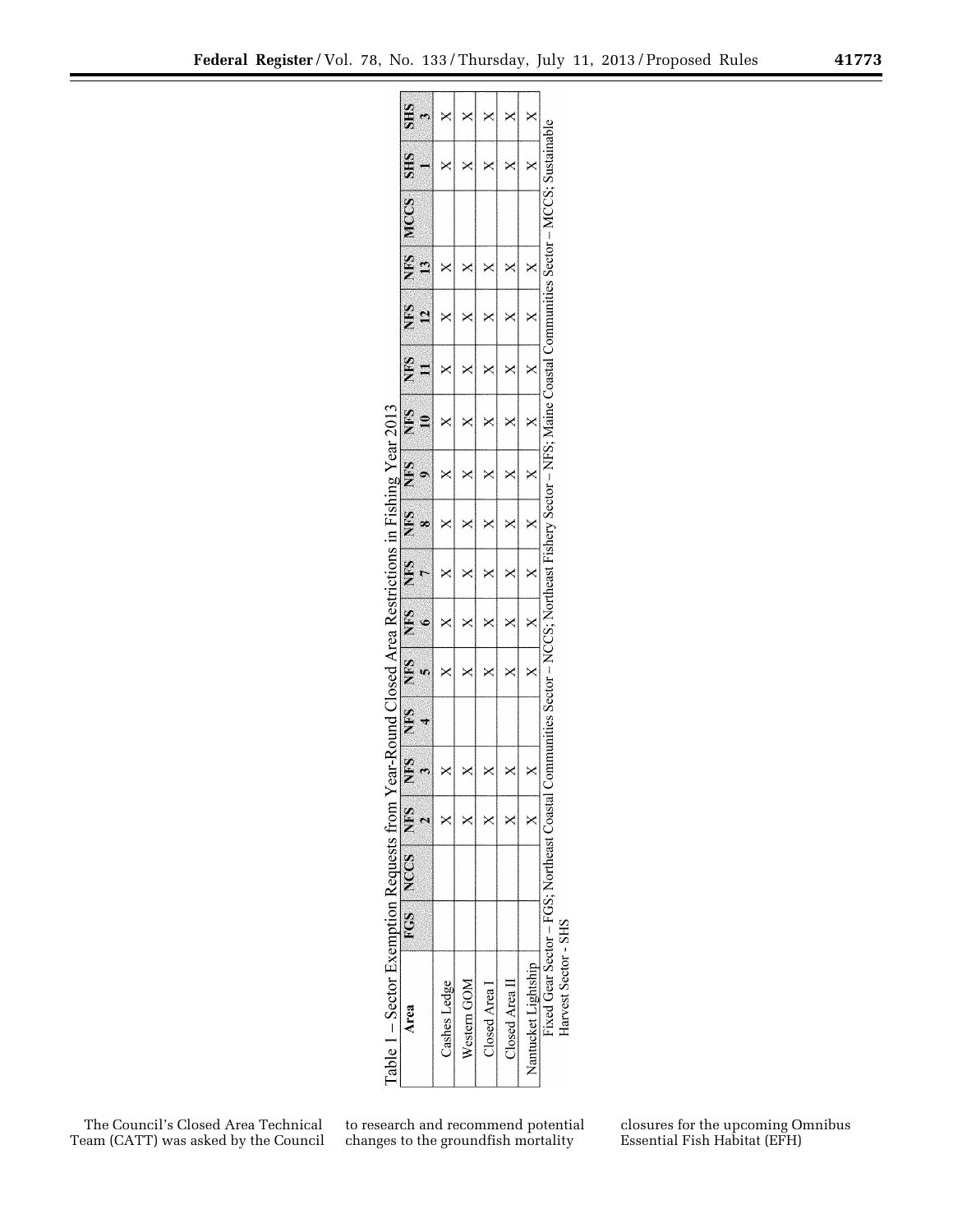Amendment. The CATT conducted many analyses on the potential benefits derived from the current year-round groundfish closed areas, as well as how the area closures could be modified to improve protection of groundfish habitat or protection of groundfish during critical life stages. The group began by conducting a comprehensive literature and data review of groundfish closed areas—these data served as the basis for the analysis used in the Framework 48 environmental assessment.

The CATT then attempted to identify areas where groundfish spawn, as well as areas that are critical to juvenile habitat. Currently, the CATT is attempting to take those data and identify groundfish closure areas that would provide the greatest benefit to groundfish stocks in need of rebuilding. Much of the research by the CATT is incorporated into the environmental assessment for this action. We are considering recent scientific analyses, including work by the CATT, in determining whether or not allowing sector vessels some access to these yearround closure areas is consistent with the goals and objectives of the groundfish plan while still protecting essential fish habitat management areas. The analyses developed by the CATT were reviewed and endorsed by the Council's Scientific and Statistical Committee on May 16, 2013.

Using the CATT's analyses and other information, this proposed rule evaluates the impacts of any actual fishing effort in these mortality closure areas, including the concerns raised in public comments during the development of Framework 48. The Council believes, and we agree, that proposing access to the closed areas through a separate sector exemption review and approval process provides a better opportunity to address specific concerns with the potential impact of actual sector proposals. This is primarily because the NMFS Regional Administrator may include stipulations and constraints on specific exemptions to facilitate the monitoring and enforcement of sector operations or as mitigation measures to address specific potential impacts. In fact, the three measures proposed in this rule include additional constraints to mitigate impacts on groundfish stocks and protected resources. We want to ensure that any exemptions that are granted are consistent with the goals and objectives of the groundfish plan.

As previously mentioned, the Council is also in the process of preparing an Essential Fish Habitat (EFH) Omnibus Amendment to several fishery

management plans, including the groundfish plan. The Omnibus Amendment currently includes a review and update of EFH requirements and EFH management area designations, a review and update of Habitat Area of Particular Concern (HAPC) designations, a review of other EFH requirements of fishery management plans, including prey species information and non-fishing impacts, and alternatives to minimize the adverse effects of fisheries on EFH. Because there is considerable spatial overlap between the groundfish mortality closed areas and the current habitat areas that are closed to bottom tending mobile gears, a review of the groundfish mortality closures is also included in the Omnibus Amendment. Currently, it is anticipated that the Omnibus Amendment will be completed by May 2014, and potentially implemented by the end of 2014. While the measures proposed in this rule are only for the 2013 fishing year, it is likely that the current closed areas will be modified sometime during the 2014 fishing year as a result of the Omnibus Amendment. Additional information on the Habitat Omnibus Amendment, including a map and descriptions of the proposed closed area modification can be found on the Council's Web site at *[http://nefmc.org/](http://nefmc.org/habitat/index.html) [habitat/index.html.](http://nefmc.org/habitat/index.html)* 

A variety of concerns about the impacts from opening these areas have been expressed by fishery managers, members of the fishing industry, and the public, including many environmental non-governmental organizations. Most of these comments were provided during the public comment periods for the fishing year 2013 sector operations plans and Framework 48 proposed rules. Many comments were also sent to us during the development of Framework 48. Concerns were raised about potential impacts to protected species, spawning groundfish, and to other commercial species, like lobsters, that may result from opening these areas to new fishing effort. Some commenters also were worried that allowing groundfish vessels into these areas, mainly Closed Area II, could increase gear conflicts between mobile and lobster gear. Other commenters expressed concern that opening the closed areas could undermine current rebuilding efforts for stocks that are overfished or undergoing overfishing. Some commenters stated that this measure could undermine measures under consideration in the Omnibus EFH Amendment, as described above. The Council attempted to mitigate these concerns by excluding existing and

potential habitat closed areas from consideration in Framework 48 to preserve the process under way to evaluate these areas in the Omnibus EFH Amendment. The Council also included seasonal restrictions on sector exemptions to reduce interactions with spawning stocks. We are attempting to further mitigate these concerns by only allowing seasonal access to specific areas with selective fishing gears. Selective fishing gear, such as a haddock separator trawl, allows a vessel to better target a specific species when compared to a standard bottom otter trawl. Selective fishing gear allows a vessel to reduce its catch of non-target species, which in turn reduces bycatch and lowers the sector's discard rate.

This action proposes granting seasonal access into portions of Closed Areas I and II to sector vessels fishing selective gears (see Figure A). This action also proposes granting access to portions of the Nantucket Lightship Closed Area for vessels fishing selective gears for the remainder of the 2013 fishing year. In addition, to prevent harbor porpoise takes, vessels fishing in the western portion of Nantucket Lightship Closed Area would be required to use pingers, as stipulated in the Harbor Porpoise Take Reduction Plan (which can be found online at *[http://www.nero.noaa.gov/protected/](http://www.nero.noaa.gov/protected/porptrp/)  [porptrp/](http://www.nero.noaa.gov/protected/porptrp/)*). Each of the four areas proposed could be approved independently of the others. It is hoped that allowing carefully designed access to these areas will allow vessels to increase their catch of under-harvested groundfish stocks (such as Georges Bank haddock and pollock) and healthy nongroundfish stocks (such as monkfish, dogfish, and skates), while minimizing impacts to recovering groundfish stocks and protected resources.

We believe that this proposed rule is consistent with the goals and objective of Amendment 16 to the groundfish plan (for a complete list of the Amendment 16 goals and objectives, see page 67 of the Amendment 16 environmental impact statement). This proposed rule would provide reasonable and regulated access to regulated groundfish (Goal 5). This rule would allow sector vessels additional opportunities to increase their catch while constrained by an annual catch limit (Objectives 1 and 3). By restricting vessels to specific areas, gears, and seasons, this rule minimizes vessel bycatch. Habitat impacts from fishing would be minimized to the extent practicable because the areas were determined to have low vulnerability (Objectives 9 and 10). The considerations in this rule would allow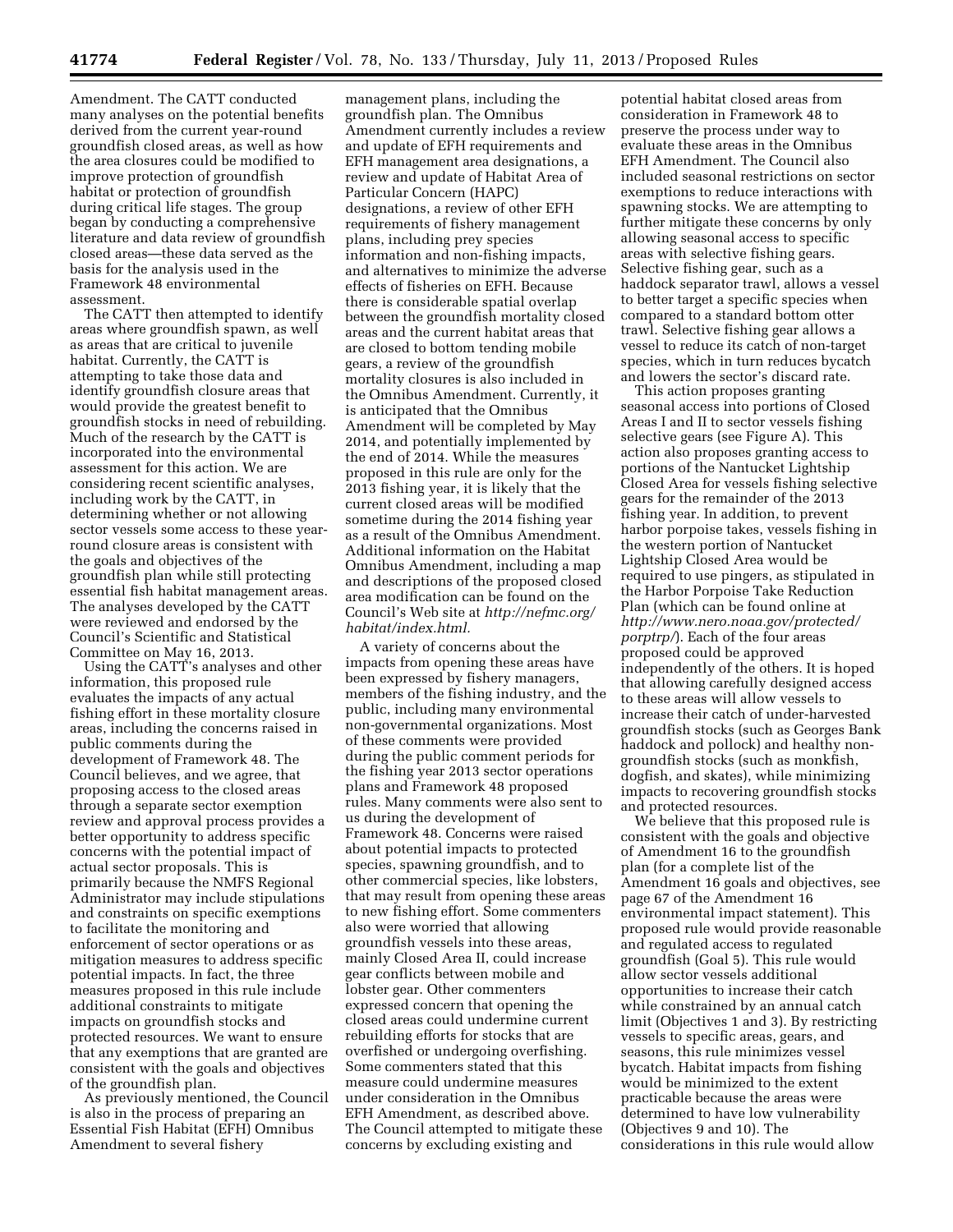vessels increased opportunity to meet optimum yield while constraining fishing mortality. The increased profits would benefit fishermen and fishing communities while the gear restrictions would continue to allow overfished stocks to rebuild.

This action does not propose to grant sector vessels access to either the

Western Gulf of Maine or Cashes Ledge year-round closed areas. There has been little public or industry support for opening the Gulf of Maine areas, and analyses indicate that access to these areas would not provide greater opportunity to target healthy stocks than areas already open. Moreover,

preliminary analyses indicate that allowing access to Gulf of Maine nonhabitat closed areas may have negative impacts on depleted and recovering stocks of groundfish, such as Gulf of Maine cod and haddock, and protected harbor porpoise.





#### *1. Closed Area I Exemption Area*

Closed Area I was closed year-round to groundfish fishing in 1994 to protect Georges Bank cod and haddock. If this proposed provision is implemented, the central portion of Closed Area I would be opened seasonally to selective gear only from the date the final rule is published through December. It is anticipated that, if this provision is implemented, the final rule would be published and effective in August. Trawl vessels would be restricted to selective trawl gear, including the

separator trawl, the Ruhle trawl, the mini-Ruhle trawl, rope trawl, and any other gear authorized by the Council in a management action. Hook gear would be permitted in this area as well. Because Georges Bank cod is considered overfished and subject to overfishing and gillnets cannot selectively capture haddock without catching cod, vessels would be prohibited from fishing with gillnets in this area. Flounder nets would be prohibited, as Georges Bank yellowtail flounder are considered overfished and subject to overfishing.

Allowing vessels into the Closed Area I Exemption Area would increase their opportunities to target healthy stocks of Georges Bank haddock. Since the closure, Georges Bank haddock have rebounded and are healthy. In fact, during fishing year 2012, less than 10 percent of the Georges Bank haddock quota was harvested. On the other hand, Georges Bank cod and Georges Bank yellowtail flounder are overfished and subject to overfishing. This proposed action would allow fishing for Georges Bank haddock and other healthy stocks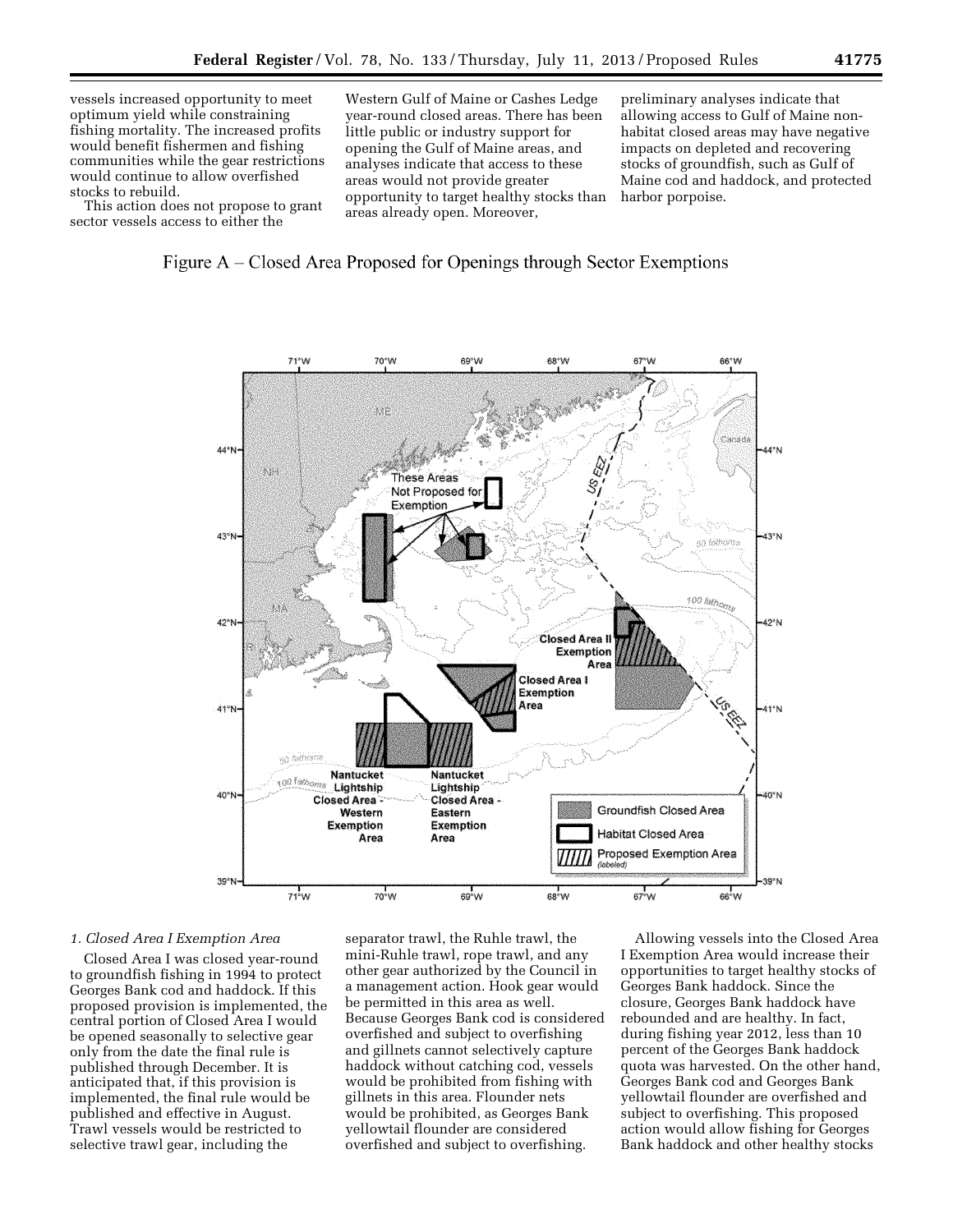while selective gear will help minimize catch of Georges Bank cod and yellowtail flounder.

Selective gear is required to reduce bycatch of overfished stocks such as Georges Bank yellowtail flounder and cod. Although the Council specified that vessels could fish in the area until February 15, we are proposing to prohibit vessels from fishing in the Closed Area I Exemption Area after December 31 to avoid impacts to spawning stocks of Georges Bank cod.

Except for a special access program that allows hook vessels to fish in a portion of the area), the portion of Closed Area I proposed to be reopened in this rule has been a part of the Scallop Access Area Rotational Management Program since 2004. As a result, the seabed in this area has been disturbed by scallop dredges and is not a preserved habitat area. Furthermore, analyses for the Habitat Omnibus Amendment did not identify this area as vulnerable to trawl gear. There are minimal concerns regarding impacts to protected species in this area. While there were initial concerns about effort shifts from lobster gear in the area, an analysis of lobster effort in the area indicates that there is very little lobster effort in this area. Because of this, it is not anticipated that lobster gear displaced from this area would result in increased interactions with protected species. More information on lobster effort in the proposed areas is available in the accompanying environmental assessment.

#### *2. Closed Area II Exemption Area*

Closed Area II was closed year-round to groundfish fishing in 1994 to protect Georges Bank cod and haddock. If approved, the central portion of Closed Area II would be opened seasonally to selective gear only through December 31, 2013. The gear restrictions in Closed Area II are the same as those proposed for Closed Area I—selective trawl and hook gear only. Trawl and hook vessels would be permitted in this area when specified (see below). Vessels would be prohibited from fishing with gillnets in Closed Area II. Flounder nets would be prohibited. As noted above, in the time since the closure, Georges Bank haddock has fully recovered, is rebuilt and is consistently under-harvested. Selective gear is proposed to minimize the catch of Georges Bank cod and yellowtail flounder, both of which are considered overfished and subject to overfishing.

Only the central portion of Closed Area II is proposed to be reopened because the northern portion represents a habitat area of particular concern

(HAPC) and the southern portion is the Closed Area II Yellowtail Flounder/ Haddock Special Access Program area. There is no need to grant sector vessels access to the southern portion of Closed Area II through this rule because the fishing year 2013 sector rule already granted sector vessels an exemption to fish in this area through December 31, 2013. We also extended the Eastern United States/Canada Haddock SAP, which occurs in the northern tip of Closed Area II from May 1 through December 31, 2013 (see 78 FR 25599– 25600; May 2, 2013).

The offshore lobster industry and sector trawl vessels proposed a rotational gear-use agreement for proposed the Closed Area II Exemption Area (a copy of the agreement is included as an appendix in the EA). The restrictions proposed in the rotational gear use agreement have been adopted by the Atlantic States Marine Fisheries Commission, who modified the Interstate Fisheries Management Plan for American Lobster through Addendum XX to the lobster plan. This rule incorporates most portions of that agreement, a more detailed explanation is below.

We remain concerned that fishing in Closed Area II could have negative impacts on spawning Georges Bank cod and dense concentrations of Georges Bank yellowtail flounder, both of which are considered overfished and subject to overfishing. The proposed seasons and gear requirements incorporate the rotational gear-use agreement and mitigate fishing effort on yellowtail flounder and spawning cod:

• June 16–October 31: Sector trawl vessels would be prohibited, lobster and sector hook gear vessels only.

• November 1–December 31: Only sector trawl vessels could access the area; lobster and hook gear vessels prohibited.

• January 1–April 30: Lobster vessels permitted; sector groundfish vessels would be prohibited in Closed Area II during this time.

• May 1–June 15: Only sector trawl vessels could access the area; lobster and hook gear vessels prohibited.

The gears and seasons listed above match the agreement between the offshore lobster industry and sector trawl vessels, with the exception that groundfish vessels would be prohibited from fishing in Closed Area II after December 31. It should be noted that tyhe sector exemptions proposed in this rule are only for fishing year 2013, which ends April 30, 2014. In contrast, the lobster regulations at § 697.7 are proposed to be modified for fishing years 2013 and 2014, through this rule

to prohibit lobster vessels from accessing the Closed Area II Exemption Area from November 1–December 31, 2013 and May 1–June 15 and November 1–December 31, 2014. The regulatory changes proposed for federally permitted lobster vessels would be effective through the end of fishing year 2014, the time frame established under the gear-use agreement and under Addendum XX. If sector vessels wish to request access to the Closed Area II Exemption Area from May 1–June 15 for fishing year 2014, that exemption request would be included in their 2014 sector operations plans and analyzed in the 2014 sector proposed rule and environmental assessment.

Like Closed Area I, allowing vessels into this area would increase their opportunities to target healthy stocks of Georges Bank haddock. Selective gear is required to reduce bycatch of overfished stocks such as Georges Bank yellowtail flounder and cod to the extent practicable. Although the Council specified in Framework 48 that vessels could fish in Closed Area I until February 15, we are proposing to prohibit vessels into Closed Area I after December 31 due to impacts to Georges Bank cod spawning. While this area has been closed year-round to groundfishing since 1994, the majority of the seabed in this area is sand and is impacted by strong currents. As a result, this area is not considered to be vulnerable to trawl gear. Some areas are shallow enough that the bottom is affected by wave action. As a result, bottom trawling in this area would likely have minimal impact on benthic habitats.

The agreement between the offshore lobster industry and sector vessels reduces concerns of gear conflicts in the area. Analyses for the environmental assessment indicate that only a small portion of the annual lobster catch from this portion of Closed Area II is gathered during November. No trips were reported in the proposed area during December of 2011 or 2012. As a result, the displacement of lobster effort into other areas is expected to be minimal. Because of this, it is not anticipated that lobster gear displaced from this area would result in increased interactions with protected species in other locations.

# *3. Nantucket Lightship Closed Area Exemption*

The Nantucket Lightship Closed Area was established as a year-round groundfish closure in 1994 to protect yellowtail flounder. If approved, this measure would allow sector vessels to access the eastern and western portions of the Nantucket Lightship Closed Area.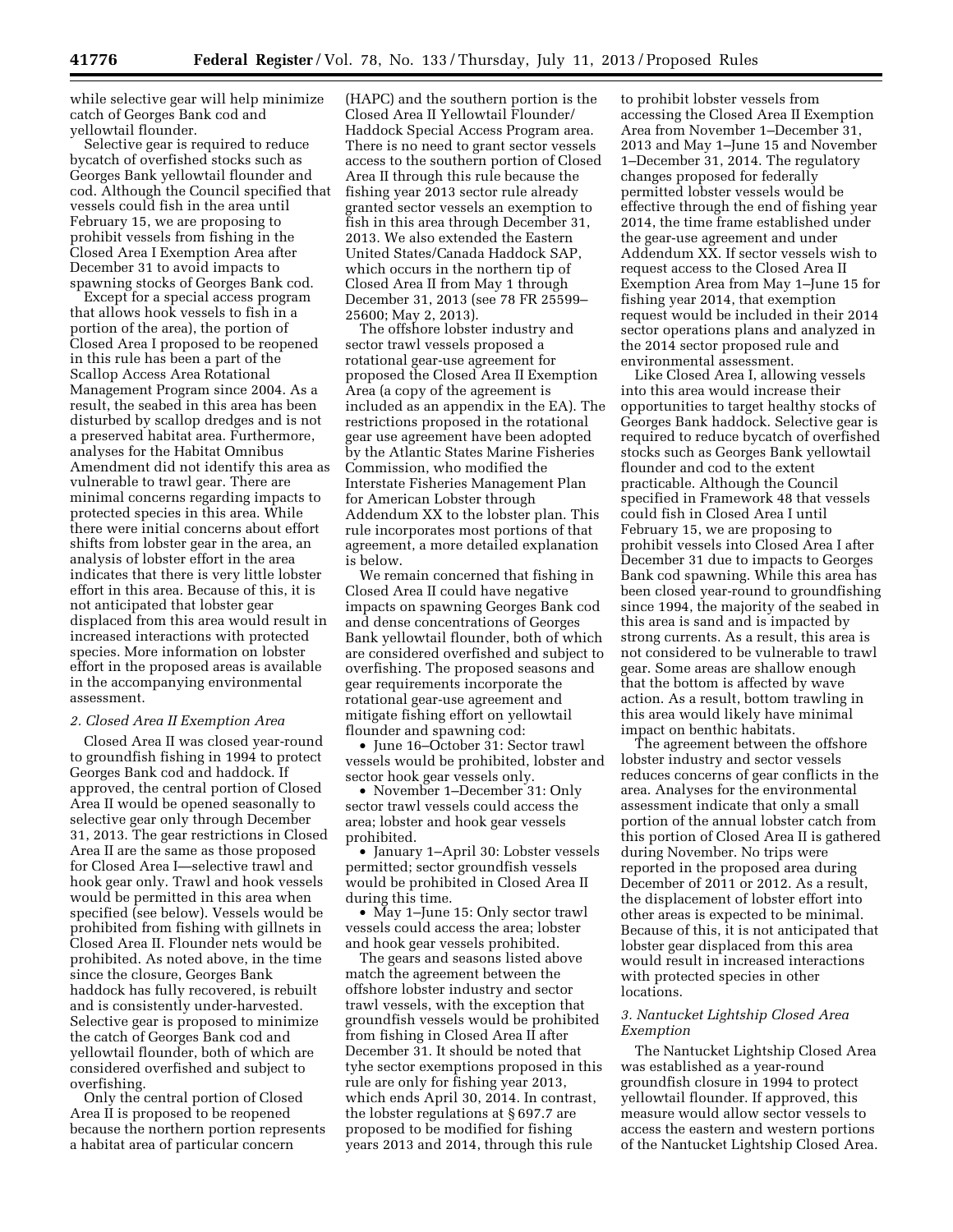The central area is essential fish habitat and not proposed to be re-opened. Trawl vessels would be restricted to selective trawl gear, including the separator trawl, the Ruhle trawl, the mini-Ruhle trawl, rope trawl, and any other gear authorized by the Council in a management action. Flounder nets would be prohibited because there is concern that the population of yellowtail flounder in the area represents a source population that is critical to the Southern New England/ Mid-atlantic stock. Gillnet vessels would be restricted to fishing 10-inch (25.4-cm) diamond mesh or larger. This would allow gillnet vessels to target monkfish and skates while reducing catch of flatfish. Because the area lies within the Southern New England Management Area of the Harbor Porpoise Take Reduction Plan, gillnet vessels would be required to use pingers when fishing in the Nantucket Lightship Closed Area—Western Exemption Area between December 1 and May 31. These catches could also help mitigate the low fishing year 2013 allocations for several groundfish stocks.

Opening the eastern and western portions of the Nantucket Lightship Closed Area to selective gear is not expected to have any significant adverse habitat impacts. While this area has been closed year-round to groundfishing since 1994, the eastern portion proposed to be reopened in this rule has been a part of the Scallop Access Area Rotational Management Program since 2004—so it has been subject fishing. The western portion is referred to as the ''mudhole'' with a benthic habitat not vulnerable to bottom trawling. Therefore, bottom impacts from opening this area are anticipated to be minimal.

Requiring selective gear in this area will help minimize flounder bycatch and address concerns that vessels could harvest a large portion of Southern New England/Mid Atlantic yellowtail flounder allocation from this area, which is considered home to an important source population for yellowtail flounder. To reduce potential interactions with harbor porpoises, gillnet gear in the western exemption would need to be equipped with pingers between December 1 and May 31 as described in the Harbor Porpoise Take Reduction Plan.

# *4. Industry-Funded At-Sea Monitoring*

Sectors must have a NMFS-approved industry-funded at-sea monitoring program to receive the proposed exemptions from closed areas, and vessels that fish in these closed areas would be required to have an industryfunded at-sea monitor on board. A high level of at-sea monitoring coverage is necessary to accurately monitor total catch from these areas. Without a high level of at-sea monitoring coverage, discard rates would be difficult to estimate (as we do with other sector fishing trips) because there is very little catch history or data from these areas. Requiring 100 percent at-sea monitoring coverage would also allow NMFS to monitor whether vessels are interacting with protected species. This level of monitoring would also provide an ancillary benefit of gaining additional fishery dependent data from the catch from these areas.

While NMFS has committed to pay for at-sea monitoring coverage for sector fishing trips during fishing year 2013, the agency does not have enough funding to also pay for additional trips utilizing regulatory exemptions that require 100-percent monitoring (such as trips targeting redfish and trips into closed areas). However, we are currently looking into possible ways to provide funding for these trips.

A sector vessel intending to fish in these closed access areas would be required to declare its intent through its Vessel Monitoring System prior to departing the dock. Catch from these trips would not be used for determining a sector's discard rate because these trips are different than standard groundfish trips.

#### **Classification**

Pursuant to section 304(b)(1)(A) of the Magnuson-Stevens Fishery Conservation and Management Act (Magnuson-Stevens Act), the NMFS Assistant Administrator has determined that this proposed rule is consistent with the Northeast Multispecies Fishery Management Plan, other provisions of the Magnuson-Stevens Act, and other applicable law, subject to further consideration after public comment.

This proposed rule has been determined to be not significant for purposes of Executive Order 12866.

The Regulatory Flexibility Act (RFA), 5 U.S.C. 601–612, requires agencies to assess the economic impacts of their proposed regulations on small entities. The objective of the RFA is to consider the impacts of a rulemaking on small entities, and the capacity of those affected by regulations to bear the direct and indirect costs of regulation. Size standards have been established for all for-profit economic activities or industries in the North American Industry Classification System. The Small Business Administration (SBA) defines a small business in the commercial fishing and recreational fishing sector, as a firm with receipts

(gross revenues) of up to \$4 million. The Small Business Act defines affiliation as: Affiliation may arise among two or more persons with an identity of interest. Individuals or firms that have identical or substantially identical business or economic interests (such as family members, individuals or firms with common investments, or firms that are economically dependent through contractual or other relationships) may be treated as one party with such interests aggregated (13 CFR 121.103(f)).

An Initial Regulatory Flexibility Analysis (IRFA) has been prepared, as required by section 603 of the RFA. The Final Regulatory Flexibility Analysis (FRFA) will be prepared after the comment period for this proposed rule, and will be published with the final rule. The IRFA describes the economic impact that this proposed rule, if adopted, would have on small entities. The IRFA consists of this section, the SUMMARY section of the preamble of this proposed rule, and the EA prepared for this action. A description of the action, why it is being considered, and the legal basis for this action are contained in the preamble to this proposed rule and in Sections 1.0, 2.0, and 3.0 of the EA prepared for this action, and is not repeated here. A summary of the analysis follows. A copy of this analysis is available from NMFS (see **ADDRESSES**).

# **Description of the Reasons Why Action by Agency Is Being Considered**

The flexibility afforded sectors includes exemptions from certain specified regulations as well as the ability to request additional exemptions. Sector members no longer have groundfish catch limited by days-at-sea (DAS) allocations and are instead limited by their allocations. In this manner, the economic incentive changes from a vessel maximizing its effective catch of all species on a DAS to maximizing the value of its allocation, which places a premium on timing landings to market conditions, as well as changes in the selectivity and composition of species landed on fishing trips. Further description of the purpose and need for the proposed action is contained in Section 2.0 of the EA prepared for this action.

# **The Objectives and Legal Basis for the Proposed Action**

The objective of the proposed action is to grant sectors a regulatory exemption allowing sector vessels to fish in portions of several year-round groundfish closed areas. The legal basis for the proposed action is the NE Multispecies FMP and promulgating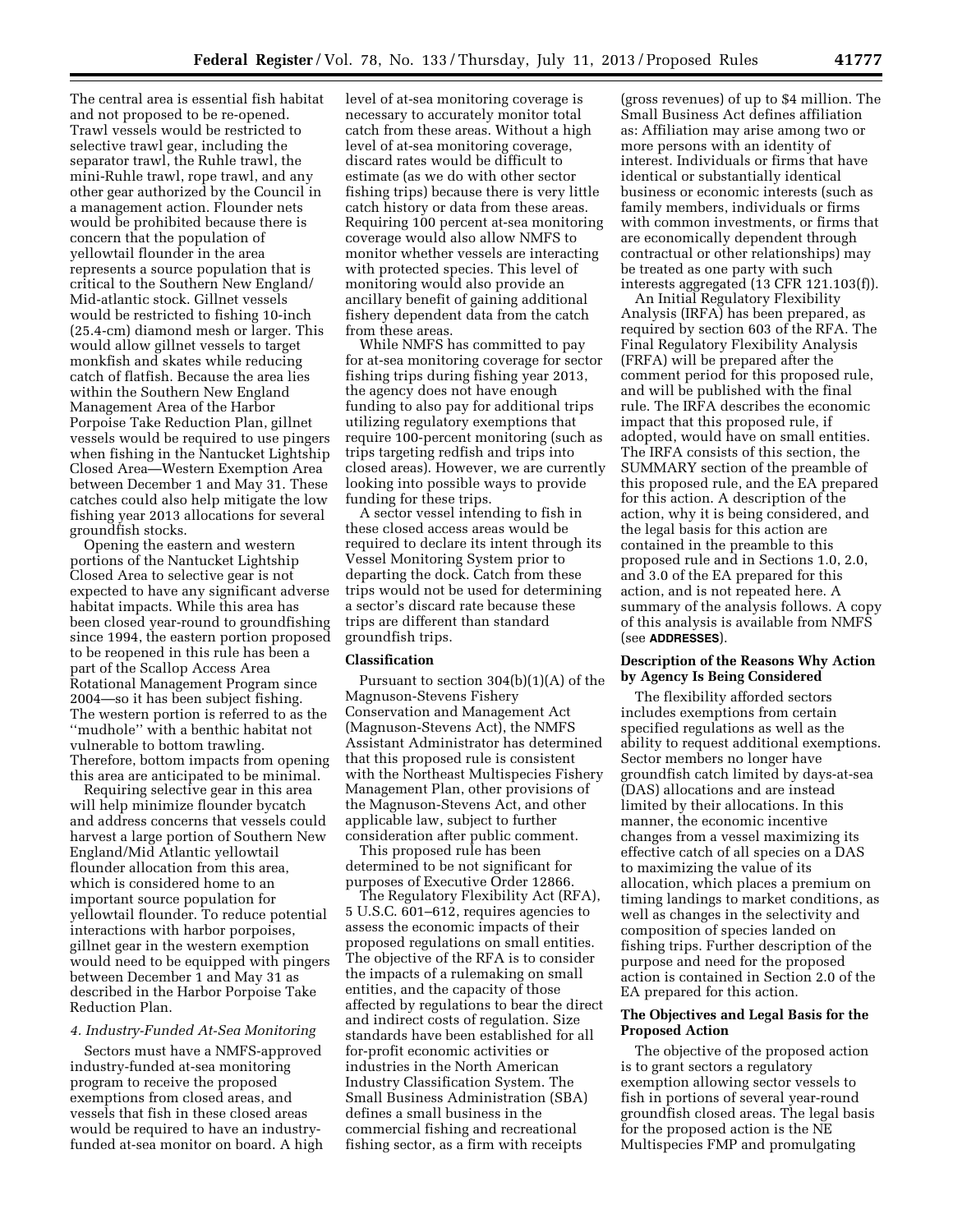regulations at § 648.87. Regulations adding increased restrictions on offshore lobster vessels will be added to § 697.7.

# **Estimate of the Number of Small Entities**

The SBA size standard for commercial fishing entities (North American Industry Classification System code 114111) is \$4 million in annual sales. We have recently worked to identify ownership affiliations, and incorporated those data into this analysis. Although work to more accurately identify ownership affiliations is ongoing, for the purposes of this analysis, ownership entities are defined as an association of fishing permits held by common ownership personnel as listed on permit application documentation. Only permits with identical ownership personnel are categorized as an ownership entity.

The maximum number of entities that could be affected by the proposed exemptions is expected to be approximately 355 ownership entities (352 qualifying as small entities)—this includes 303 entities enrolled in sectors as well as 52 offshore lobster vessels, but many of the offshore lobster vessels do not fish in the areas discussed in this action. A total of 301 groundfish ownership entities and 51 offshore lobster ownership entities would be considered small entities, based on the definition as stated above. The economic impact resulting from this action on these small groundfish entities is positive, since the action, if implemented, would provide additional operational flexibility to vessels participating in NE multispecies sectors for FY 2013. In addition, this action would further mitigate negative impacts from the implementation of Amendment 16, Frameworks 44 and 45, which have placed additional restrictions on the NE multispecies fleet, as well as Frameworks 48 and 50. The economic impact resulting from this action on offshore lobster entities is expected to be negligible, since they historically have very little fishing effort in an area that they would be unable to fish during a specific portion of the year.

## **Reporting, Recordkeeping and Other Compliance Requirements**

This proposed rule contains no collection-of-information requirement subject to the Paperwork Reduction Act. The proposed action provides additional flexibility to sector vessels in fishing year 2013 by allowing them to fish in areas that were previously closed. Sector vessels would be required to declare their intent to fish in these

areas prior to departure. As currently proposed, sectors interested in utilizing this exemption must have a NMFSapproved industry-funded at-sea monitoring program. Exemptions implemented through this action would be documented in a letter of authorization issued to each vessel participating in an approved sector.

## **Duplication, Overlap or Conflict With Other Federal Rules**

The proposed action is authorized by the regulations implementing the NE Multispecies FMP. It does not duplicate, overlap, or conflict with other Federal rules.

# **Alternatives Which Minimize Any Significant Economic Impact of Proposed Action on Small Entities**

NMFS considered two alternatives for the action proposed in this rule, the No Action Alternative and the Preferred Alternative. Under the No Action Alternative, sector vessels would not be able to fish in year-round closed areas unless fishing within an existing, approved Special Access Program. The No Action Alternative is the disapproval of the exemption and addendum to any sector's operations plan. The No Action Alternative would result in sector vessels operating under the operations plans as approved for the start of the 2013 FY on May 1, 2013. Approving the No Action Alternative would result in continued underharvesting of Georges Bank haddock and would eliminate the potential for groundfish to increase their profits.

The Preferred Alternative (the proposed action) would allow sector vessels to fish in portions of the Nantucket Lightship Closed Area, Closed Area I, and Closed Area II. The Preferred Alternative would create a positive economic impact for the participating ownership entities that include sector vessels because it would mitigate the impacts from restrictive management measures implemented under NE Multispecies FMP. Few quantitative data on the precise economic impacts to individual ownership entities are available. The *2011 Final Report on the Performance of the Northeast Multispecies (NE multispecies) Fishery (May 2010–April 2011)* (copies are available from NMFS, see **ADDRESSES**) documents that all measures of gross nominal revenue per trip and per day absent in 2011 were higher for the average sector vessel than in 2010, and lower for the average common pool vessel than in 2010, except for average revenue per day on a groundfish trip for vessels under 30 ft (9.14 m) in length and for vessels 75 ft

(22.86 m) and above. However, the report stipulates that this comparison is not useful for evaluating the relative performance of DAS and sector–based management because of fundamental differences between these groups of vessels, which were not accounted for in the analyses. Accordingly, quantitative analysis of the impacts of sector operations plans is still limited. NMFS anticipates that by switching from effort controls of the common pool regime to operating under a sector ACE, sector members will have a greater opportunity to remain economically viable while adjusting to changing economic and fishing conditions. Thus, the proposed action provides benefits to sector members that they would not have under the No Action Alternative.

## **Economic Impacts on Small Entities Resulting From Proposed Action**

The environmental impact statement for Amendment 16 compares economic impacts of sector vessels with common pool vessels and analyzes costs and benefits of the universal exemptions. The final rules for the approval of sector operations plans and contracts for fishing years 2010–2013 (75 FR 18113, April 9, 2010; 75 FR 80720, December 23, 2010; 76 FR 23076, April 25, 2011; 77 FR 26129, May 2, 2012; 78 FR 25591, May 2, 2013) and their accompanying EAs discussed the economic impacts of the exemptions requested by sectors in those years.

The EA prepared for this rule evaluates the impacts of each closed area alternative individually relative to the no-action alternative (i.e., no sectors are approved), and the alternatives may be approved or disapproved individually or as a group. The impacts associated with the implementation of each of the exemptions proposed in this rule are analyzed as if each exemption would be implemented for all sectors. The EA analyses includes all sectors because all sectors can request the exemption. Sectors can also add approved exemptions to the operations plans at any point during the fishing year. Further, attempting to limit the analyses to a specific number of sectors would be incorrect because any sector(s) could lease in all the remaining allocation and fish for that allocation under the exemption. Therefore, it is important to analyze the impacts as if the entire allocation could be harvested under the exemption. However, each exemption will only be implemented for the sector(s) that requested that exemption.

Approval of this rule, as proposed, would provide greater operational flexibility and increased fishing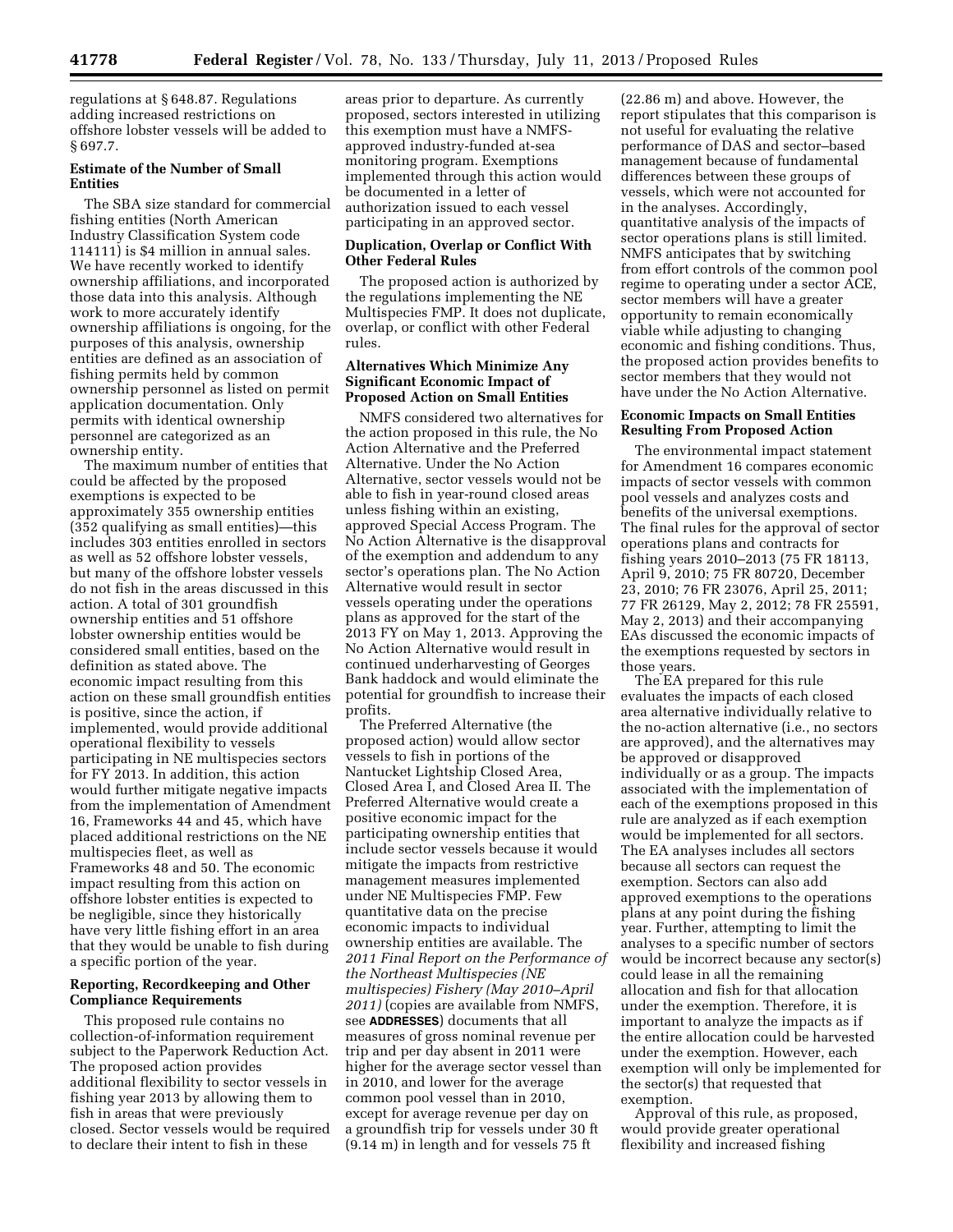opportunities to sector vessels. Increased ''operational flexibility'' generally has positive impacts on human communities as sectors and their associated exemptions grant fishermen some measure of increased operational flexibility. By removing the limitations on vessel effort (amount of gear used, number of days declared out of fishery, trip limits and area closures), sectors help create a more simplified regulatory environment. This simplified regulatory environment grants fishers greater control over how, when, and where they fish, without working under increasingly complex fishing regulations with higher risk of inadvertently violating one of the many regulations. The increased control granted by the sectors and their associated exemptions may also allow fishermen to maximize the ex-vessel price of landings by timing them based on market prices and conditions. Generally, increased operational flexibility can result in reduced costs and/or increased revenues. All exemptions contained in the proposed fishing year 2013 sector operations plans are expected to generate positive social and economic effects for sector members and ports. In general, profits can be increased by increasing revenues or decreasing costs. Similarly, profits decrease when revenues decline or costs rise. The intent of this action is to allow fishermen to increase their revenues by increasing their catch, which would increase their revenue. Also, fishermen may potentially increase their catch per unit effort, which would also decrease their costs.

It is anticipated that any economic impacts on offshore lobster vessels would be negligible. Analyses in the accompanying EA indicates that very little lobster fishing occurs in the Closed Area II Exemption Area when lobster vessels would be prohibited from entering the area. In addition, the offshore lobster industry voluntarily signed a gear-use agreement with several groundfish sectors agreeing not to fish in the area during certain seasons. It is unlikely that the offshore lobster industry would have voluntarily entered an agreement that resulted in greatly disproportionate impacts. This rule incorporates that agreement in an effort to minimize any economic impacts on lobster vessels.

#### **List of Subjects in 50 CFR Part 697**

Fisheries, fishing.

Dated: July 8, 2013. **Samuel D. Rauch III,**  *Deputy Assistant Administrator for Regulatory Programs, performing the functions and duties of the Assistant Administrator for Fisheries, National Marine Fisheries Service.* 

For the reasons set out in the preamble, 50 CFR part 697 is proposed to be amended as follows:

## **PART 697—ATLANTIC COASTAL FISHERIES COOPERATIVE MANAGEMENT**

■ 1. The authority citation for part 697 continues to read as follows:

**Authority:** 16 U.S.C. 5101 *et seq.*  ■ 2. In § 697.7, add paragraph

# $(c)(1)(xxx)$  to read as follows:

# **§ 697.7 Prohibitions.**

- \* \* \* \* \*
	- (c) \* \* \*  $(1) * * * *$

(xxxi) *Closed Area II Exemption Area seasonal closure.* The Federal waters in a portion of Northeast Multispecies Closed Area II, referred to as the Closed Area II Exemption Area, shall be defined by straight lines connecting the following points in the order stated stated here:

## CLOSED AREA II EXEMPTION AREA

| Point                                    | N. lat.                                                                                                         | W. long.                                                                                       |
|------------------------------------------|-----------------------------------------------------------------------------------------------------------------|------------------------------------------------------------------------------------------------|
| A<br>.<br>B<br>C<br>D<br>.<br>$F^2$<br>F | $41^{\circ}50'$<br>$41^{\circ}50'$<br>$42^{\circ}00'$<br>42°00'<br>$41^{\circ}30'$<br>$41^{\circ}30'$<br>41°50' | 67°20'<br>$67^{\circ}10'$<br>$67^{\circ}10'$<br>1(67°00.5')<br>1(66°34.8')<br>67°20'<br>67°20' |

<sup>1</sup>The U.S.-Canada Maritime Boundary, approximate longitude in parentheses.

<sup>2</sup> Points D and E are connected along the U.S.-Canada maritime boundary.

(A) *Seasonal closure.* Federal lobster permit holders fishing with traps from May 1 through June 15 and from November 1 through December 31 in NE multispecies fishing years 2013 and 2014. During this closure, Federally permitted trap fishers are prohibited from possessing or landing lobster taken from the Closed Area II Exemption Area.

(B) All lobster traps must be removed from Closed Area II Exemption Area waters before the start of the seasonal closure and may not be re-deployed into Closed Area II Exemption Area waters until after the seasonal closure ends.

Federal trap fishers are prohibited from setting, hauling, storing, abandoning or in any way leaving their traps in Closed Area II Exemption Area waters during the seasonal closure of this section. Federal lobster permit holders are prohibited from possessing or carrying lobster traps aboard a vessel in Closed Area II Exemption Area waters during the seasonal closure unless the vessel is transiting through the area pursuant to paragraph  $(c)(1)(xxx)(E)$  of this section.

(C) The seasonal closure relates only to the Closed Area II Exemption Area. The restrictive provisions of §§ 697.3 and  $697.4(a)(7)(v)$  do not apply to this closure. Federal lobster permit holders with an Area 3 designation and another Lobster Management Area designation on their Federal lobster permit would not have to similarly remove their lobster gear from the other designated management areas. This restriction does not apply to Federal non-trap lobster permit holders.

(D) The Regional Administrator may exempt Federal lobster permit holders from these closure provisions if no NE multispecies sector has been granted access into the Closed Area II Exemption Area. If the Regional Administrator decides to exempt Federal lobster permit holders from the seasonal closure, then the Regional Administrator must file notice of the exemption in the **Federal Register**  setting forth the dates during which the exemption applies.

(E) *Transiting Closed Area II Exemption Area.* Federal lobster permit holders may possess lobster traps on their vessel in the Closed Are II Exemption Area during the seasonal closure only if:

(*1*) The trap gear is stowed; and

(*2*) The vessel is transiting the Closed Area II Exemption Area. For the purposes of this section, transiting shall mean passing through the Closed Area II Exemption Area without stopping to reach a destination outside the Closed Area II Exemption Area.

(F) The Regional Administrator may authorize a permit holder or vessel owner to haul ashore lobster traps from the Closed Area II Exemption Area during the seasonal closure without having to engage in the exempted fishing process in § 697.22 if the permit holder or vessel owner can establish the following: